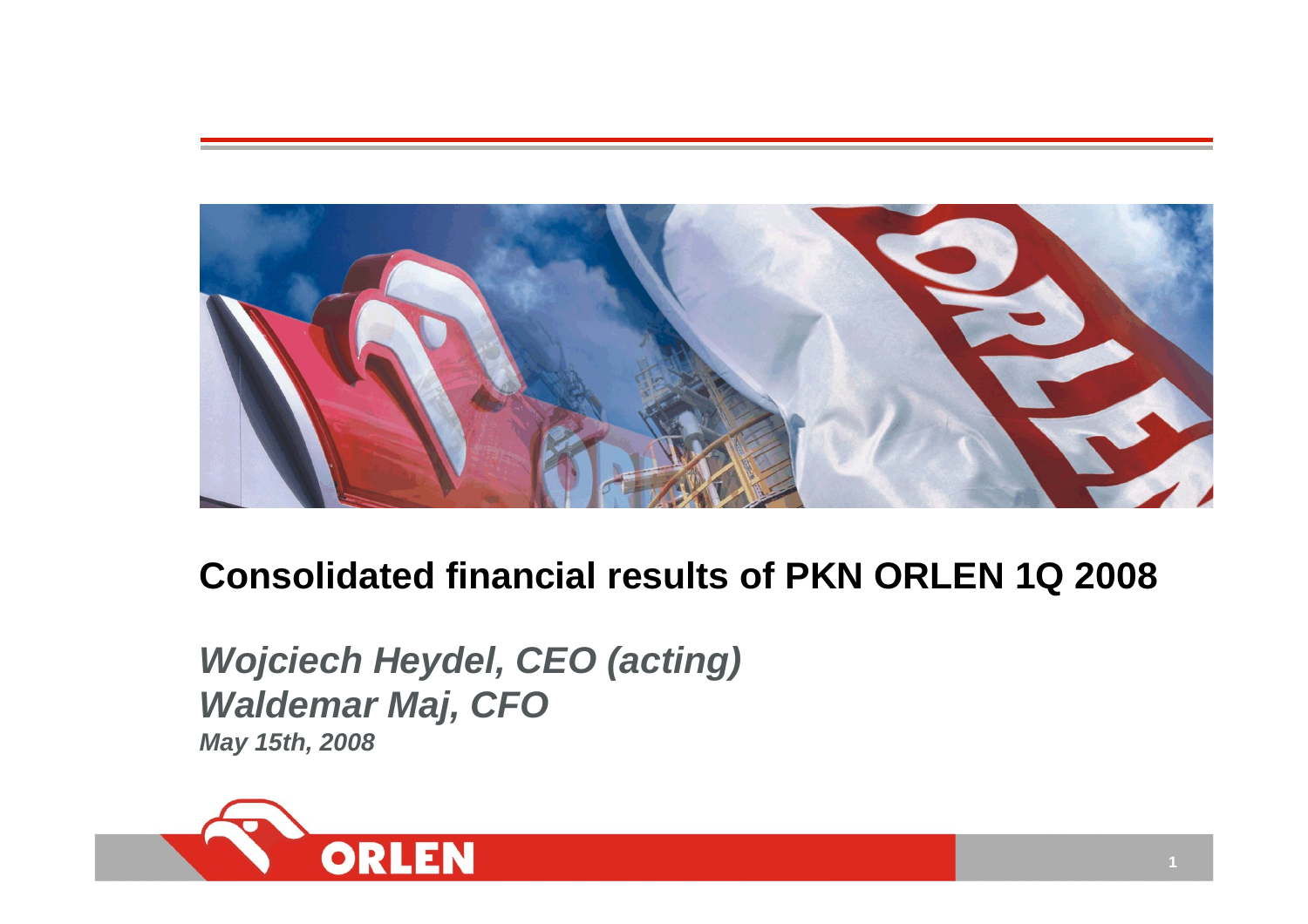**Key financial and operational results in 1Q 2008**

**Key factors influencing EBIT in 1Q 2008**

**Supporting slides**

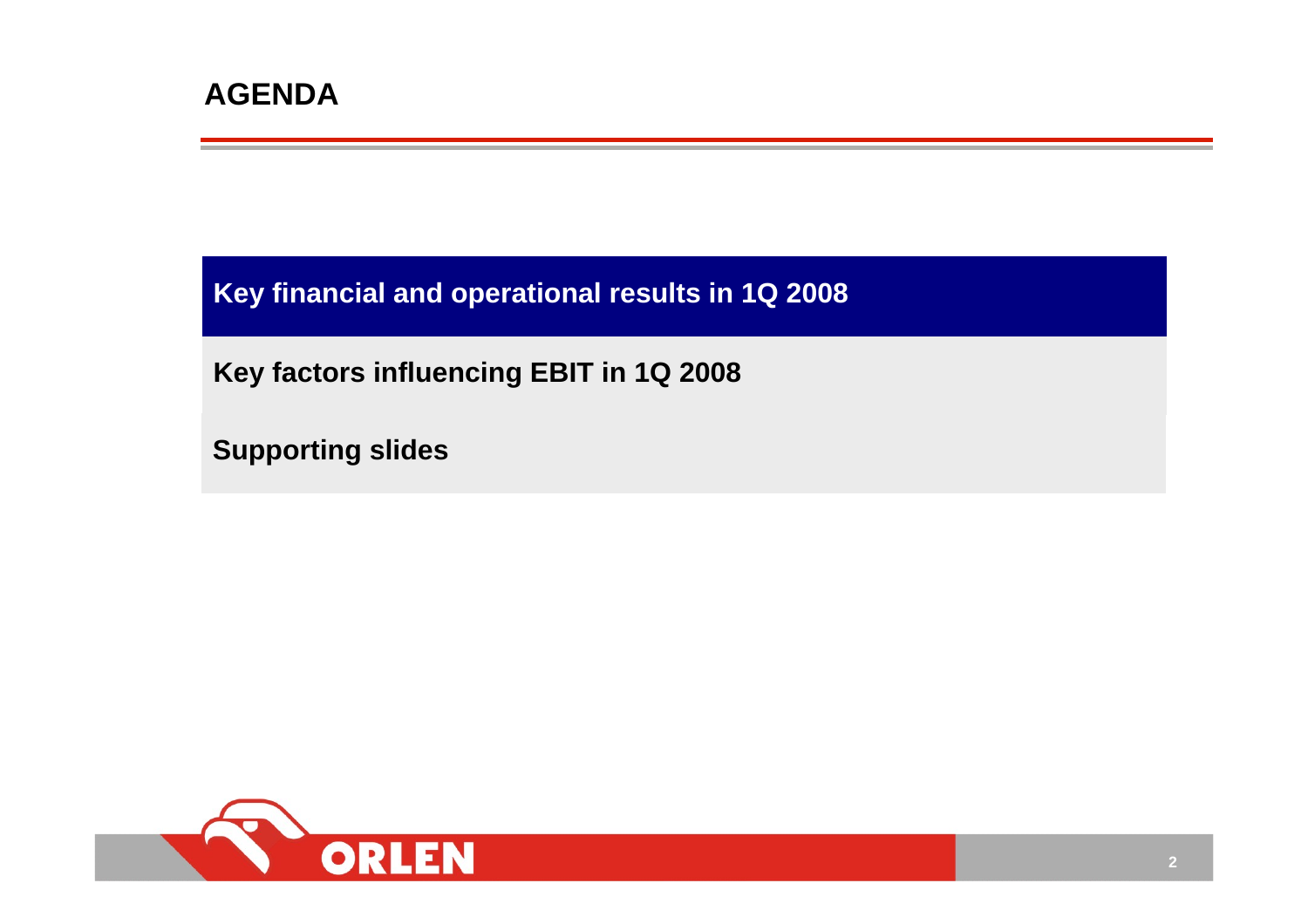## **FINANCIAL RESULTS**

**Financial results in the Group in 1Q 2008 are significantly better compared to 1Q 2007. Operational profit before amortisation (EBITDA) increased by around PLN 160 m, and net profit increased by around PLN 580 m. Cash flow from operations and return on capital increased and financial gearing decreased.**

| PLN <sub>m</sub>                                                 | 1Q2007 | 4Q2007         | 1Q2008  | y/y change [%] | q/q change<br>[%] |
|------------------------------------------------------------------|--------|----------------|---------|----------------|-------------------|
|                                                                  |        | $\overline{2}$ | 3       | $4 = 3/1$      | $5 = 3/2$         |
| EBITDA <sup>1</sup>                                              | 995    | 730            | 1 1 5 2 | 16%            | 58%               |
| <b>Net profit</b><br>attributed to shareh. of the parent company | 49     | 691            | 626     | 1178%          | $-9%$             |
| <b>Cash flow from operations</b>                                 | 594    | $-573$         | 986     | 66%            |                   |
| ROACE $(%)^2$                                                    | 4,1%   | 1,1%           | 5,9%    |                |                   |
| Gearing $(\%)$ <sup>3</sup>                                      | 39%    | 35%            | 37%     |                |                   |
| Net debt / EBITDA <sup>4</sup>                                   | 2,1    | 2,9            | 1,7     |                |                   |

1) Earnings before interest, taxes, depreciation and amortisation.

2) ROACE (return on average capital employed) = operational profit after taxes / average capital employed in the period (equity + net debt).

3) Financial gearing <sup>=</sup> net debt / equity.

4) Interest-bearing borrowings less cash& cash equivalents and less short term investments / (EBITDA + dividends received from Polkomtel).

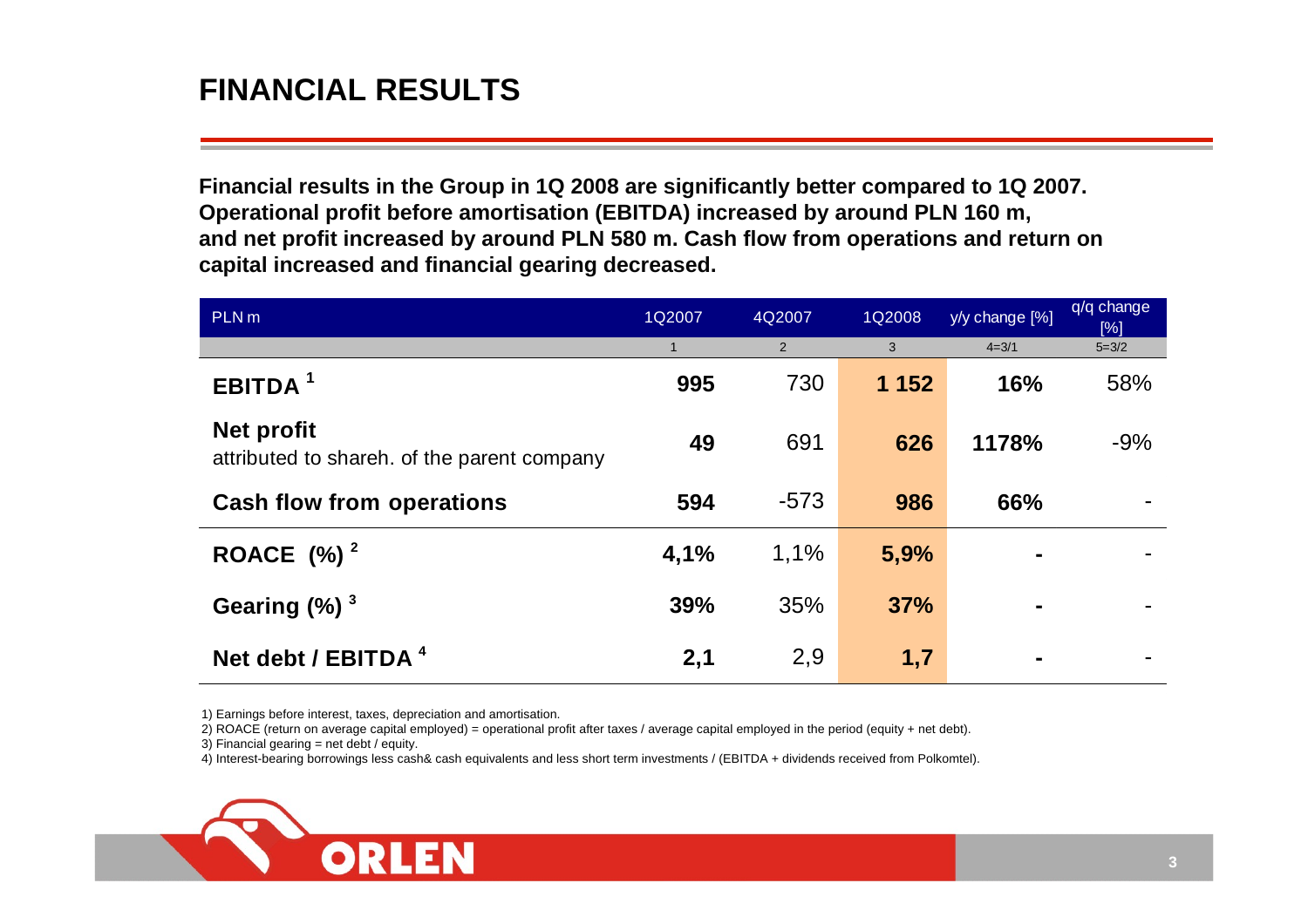#### **OPERATIONAL PROFIT**

**Operational profit in the Group in 1Q 2008 is higher by PLN 190 m ( over 50 %) compared to 1Q 2007. Operational profit significantl y increased in refining segment (by PLN 175 m) and retail (by PLN 35 m).**

| IFRS, PLN m            | 1Q2007       | 4Q2007         | 1Q2008                  |                  | q/q change<br>[%] |
|------------------------|--------------|----------------|-------------------------|------------------|-------------------|
|                        | $\mathbf{1}$ | $\overline{2}$ | $\sqrt{3}$              | [%]<br>$4 = 3/1$ | $5 = 3/2$         |
| <b>EBIT, of which:</b> | 375          | 104            | 565                     | 51%              | 443%              |
| Refining <sup>1</sup>  | 65           | 224            | 240                     | 269%             | 7%                |
| <b>Retail</b>          | 68           | 67             | 103                     | 51%              | 54%               |
| <b>Petrochemical</b>   | 370          | 56             | 232                     | $-37%$           | 314%              |
| <b>Chemical</b>        | 83           | 38             | 91                      | 10%              | 139%              |
| Others $2$             | $-74$        | $-45$          | $\overline{\mathbf{1}}$ |                  |                   |
| Non-attributable $3$   | $-137$       | $-236$         | $-102$                  | 26%              | 57%               |

1) Production, Wholesale and Logistics.

2) Departments responsible for media, PKN ORLEN's social services, subsidiary services.

**ORLEN** 

3) Non-attributable includes the corporate centre of PKN and subsidiaries not included in other segments.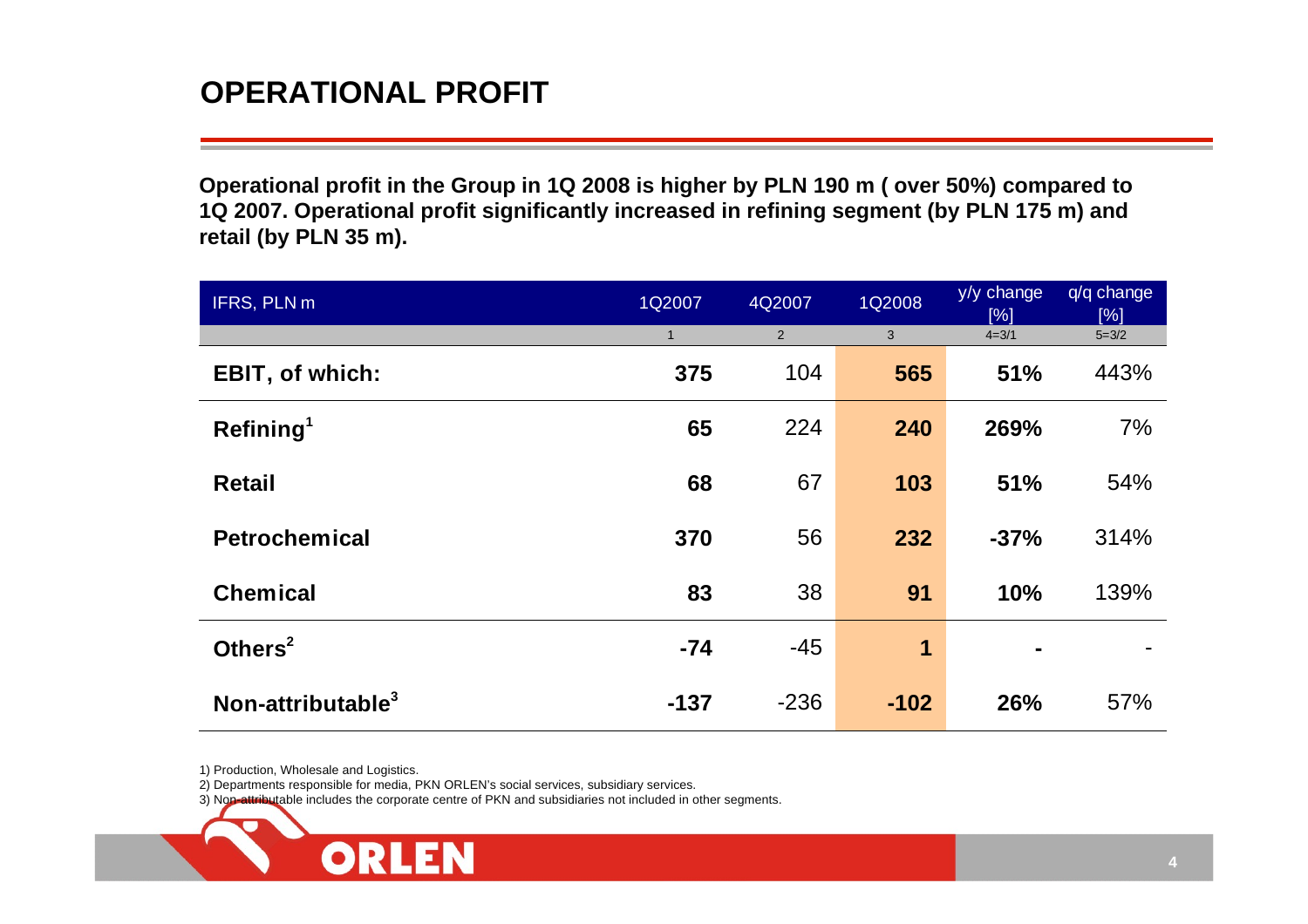#### **SALES**

**Sales volumes in the Group in 1Q 2008 are significantly higher compared to 1Q 2007. Wholesale volumes increased by almost 900 kt (22%) and retail volumes by almost 120 kt (9%).**

| kt                                | 1Q2007       | 4Q2007         | 1Q2008  | y/y change<br>[%] | q/q change<br>[%] |
|-----------------------------------|--------------|----------------|---------|-------------------|-------------------|
|                                   | $\mathbf{1}$ | $\overline{2}$ | 3       | $4=3/1$           | $5 = 3/2$         |
| Sales volume, total               | 6434         | 6465           | 7423    | 15%               | 15%               |
| Wholesale volume                  | 4 0 9 5      | 4 1 6 7        | 4 9 8 2 | 22%               | 20%               |
| <b>Retail sales volume</b>        | 1 0 5 3      | 1 1 5 3        | 1 1 4 7 | 9%                | $-1\%$            |
| <b>Petrochemical sales volume</b> | 763          | 766            | 779     | 2%                | 2%                |
| <b>Chemical sales volume</b>      | 523          | 379            | 515     | $-1%$             | 36%               |

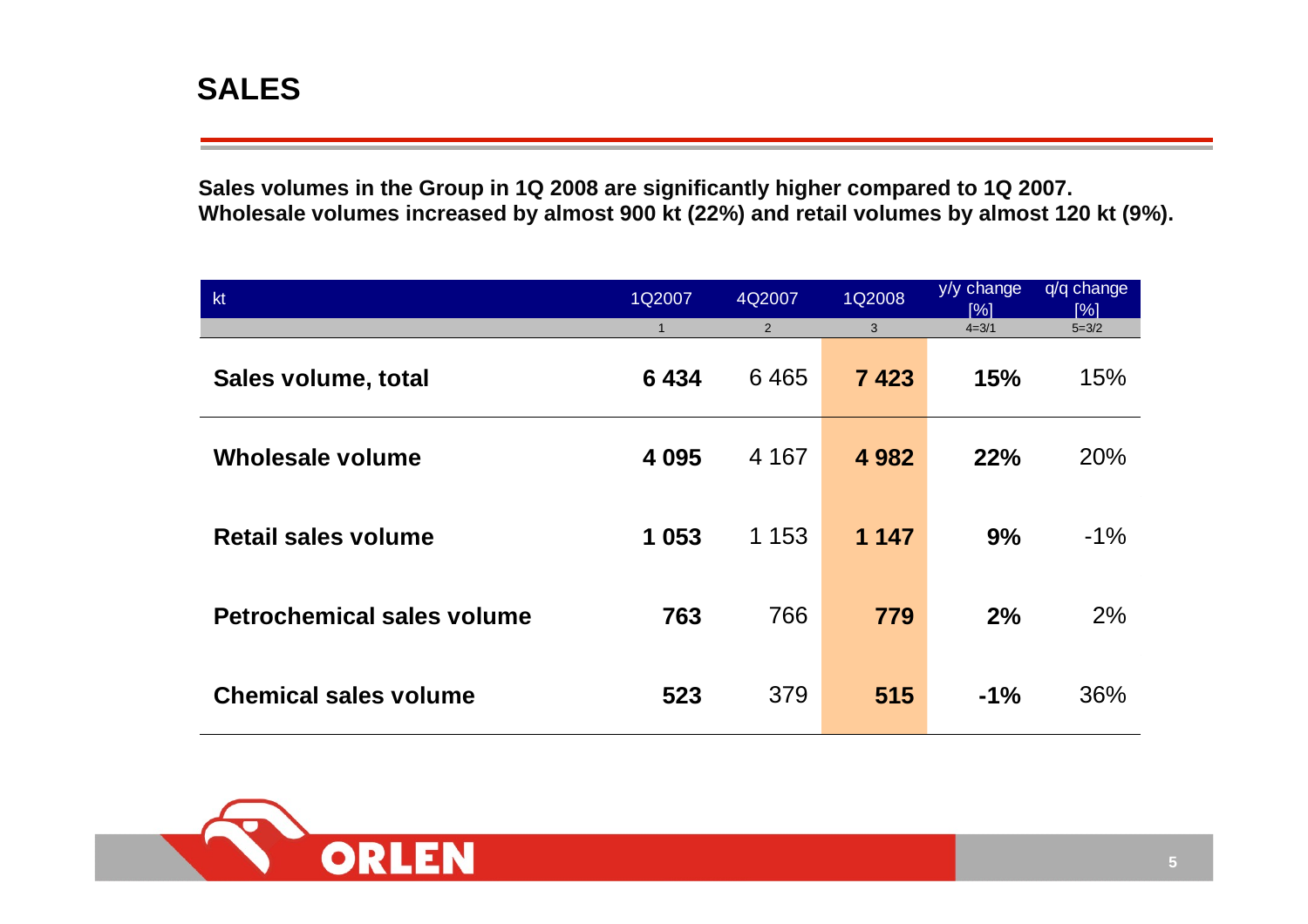### **PRODUCTION**

**Crude oil throughput and production volumes in 1Q 2008 are significantly higher compared to 1Q 2007. Production share of diesel, light heating oil (LHO) and aviation fuel JET increased by over 2.5 pp y/y in 1Q 2008 to the level over 50% in total refining production.**

| kt                              | 1Q2007       | 4Q2007  | 1Q2008  | y/y change<br>[%] | q/q change<br>[%] |
|---------------------------------|--------------|---------|---------|-------------------|-------------------|
|                                 | $\mathbf{1}$ | 2       | 3       | $4 = 3/1$         | $5 = 3/2$         |
| <b>Crude oil throughput</b>     | 5768         | 5 2 3 4 | 6 501   | 13%               | 24%               |
| <b>Production, total</b>        | 5815         | 5 4 3 5 | 6765    | 16%               | 24%               |
| Refining production, of which:  | 4677         | 4 2 8 3 | 5 3 0 8 | 13%               | 24%               |
| - diesel, LHO, JET              | 2 2 6 1      | 2 1 8 1 | 2 7 0 2 | <b>20%</b>        | 24%               |
| - gasoline, LPG                 | 1 307        | 1 200   | 1 6 2 4 | 24%               | 35%               |
| - others $1$                    | 1 109        | 902     | 982     | $-11%$            | 9%                |
| <b>Petrochemical production</b> | 684          | 673     | 947     | 38%               | 41%               |
| <b>Chemical production</b>      | 454          | 479     | 510     | 12%               | 6%                |

1) Include heavy heating oil, base oil and others refinery products

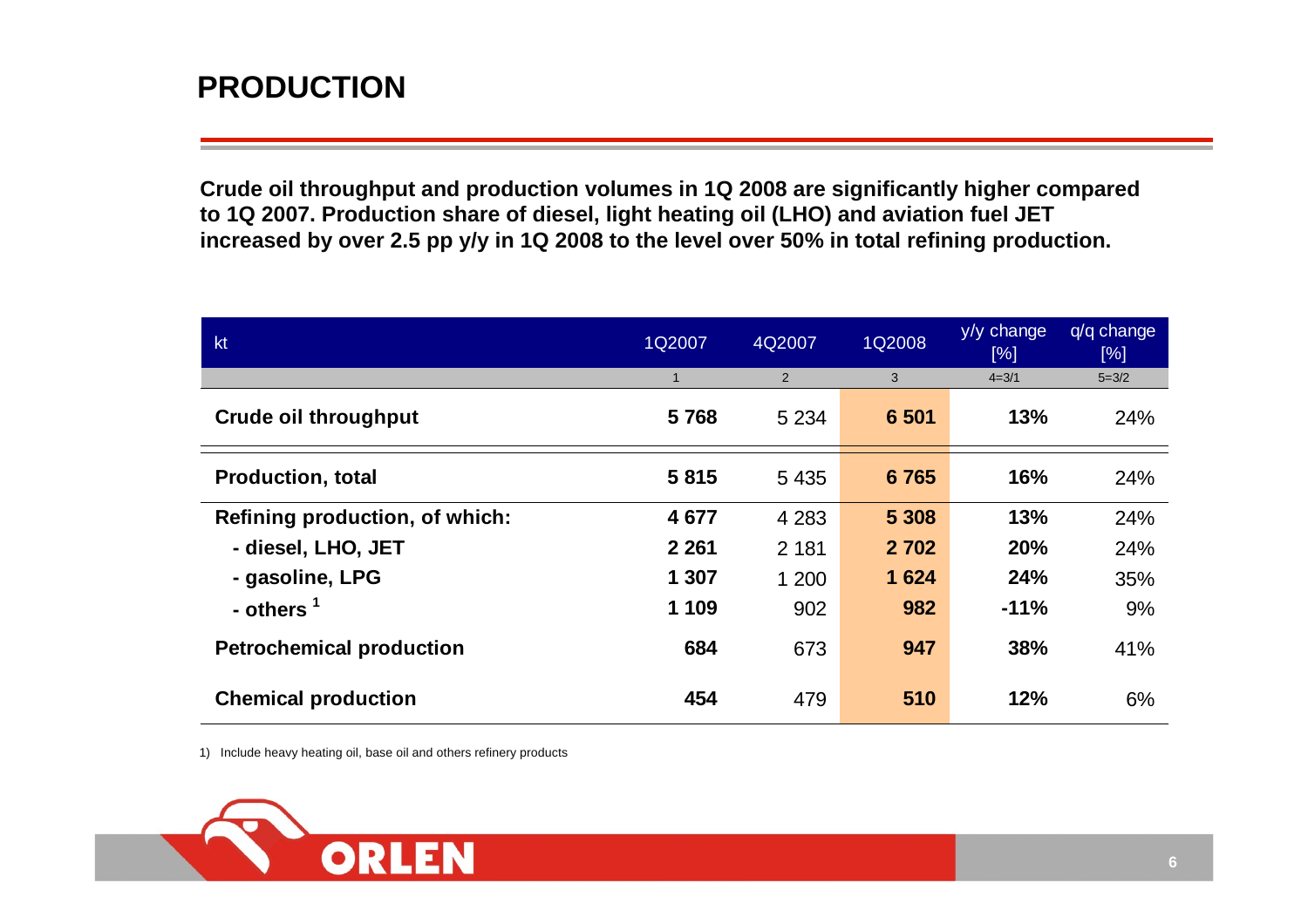### **PROJECTS REALISATION**

**In 1Q 2008 PKN Orlen implemented projects aimed at increasing production and sales of** fuel, mainly diesel, as well as non-fuel products and services in retail segment.

| <b>Segment</b>   | <b>Activities realised</b>                                                                                                                                                                                                                                                                                | <b>Achieved effect</b>                                                                                             |
|------------------|-----------------------------------------------------------------------------------------------------------------------------------------------------------------------------------------------------------------------------------------------------------------------------------------------------------|--------------------------------------------------------------------------------------------------------------------|
| <b>Refining</b>  | • Vacuum Distillation Column restart in Mazeikiu<br><b>Nafta</b><br>• Fuel sales volume increase after restoring<br>capacity in Mazeikiu Nafta<br>• Start of diesel production unit (HONH) <sup>1</sup> in<br>Plock in February 2008                                                                      | • Restoring capacity up to 10 mt/y<br>• Wholesale increase by 22% y/y<br>• Increase of diesel production by 190 kt |
| <b>Retail</b>    | • Continuation of two-brand strategy, increase<br>of filling sites in particular brands (# sites):<br>ORLEN (5), BLISKA (4), Benzina Plus (4),<br>Benzina (2), STAR (11), ORLEN Lietuva (3)<br>• Consequent management of product<br>categories and non-fuel services; STOP Cafe<br>offer implementation. | • Fuel sales increase by 9% y/y.<br>• Non-fuel margin increase by over 25% y/y                                     |
| <b>Chemicals</b> | • Maximisation of fertilizers sales                                                                                                                                                                                                                                                                       | • Fertilizers sale increase by around 5%                                                                           |
|                  | 1) Unit dedicated to diesel production                                                                                                                                                                                                                                                                    |                                                                                                                    |
|                  |                                                                                                                                                                                                                                                                                                           |                                                                                                                    |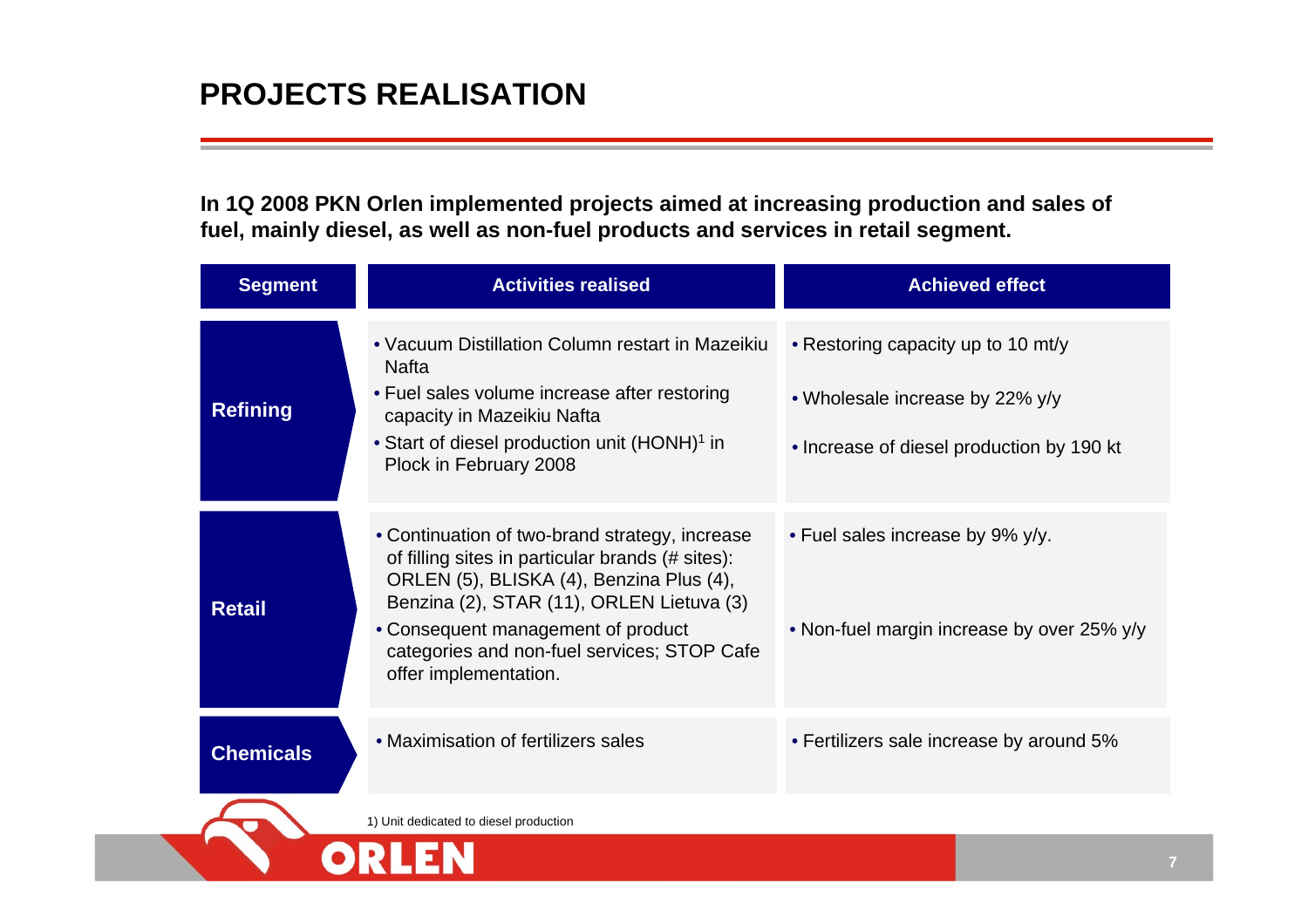## **MAZEIKIU NAFTA**

**In 1Q 2008 in Mazeikiu Nafta refinery, after restarting Vacuum Distillation Column, the crude oil throughput and feedstock were restored gradually, month by month, first reaching and subsequently exceeding production level from before the fire (in 2005).**



#### **White products yield1) (in %)**





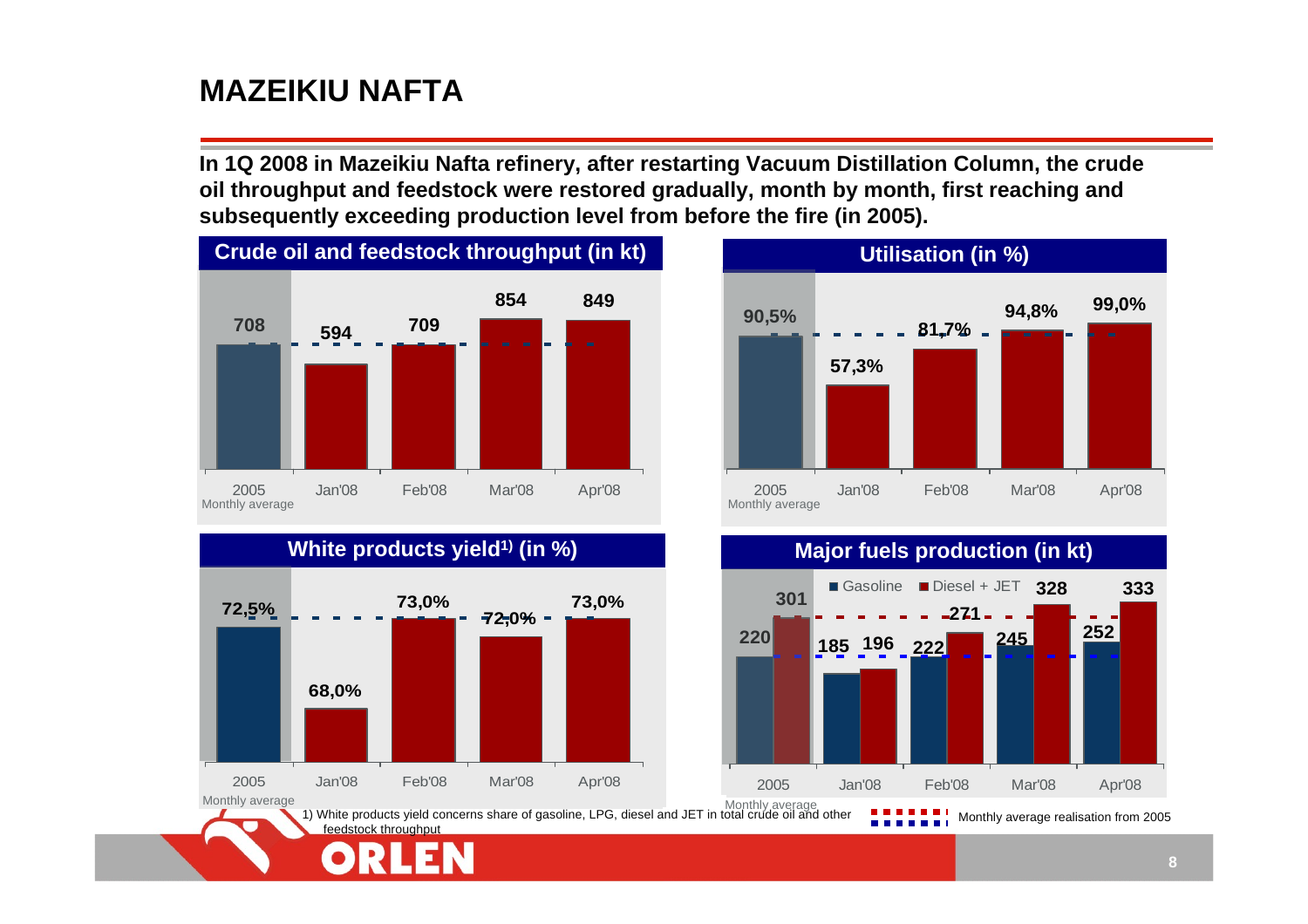**Key financial and operational results in 1Q 2008**

**Key factors influencing EBIT in 1Q 2008**

**Supporting slides**

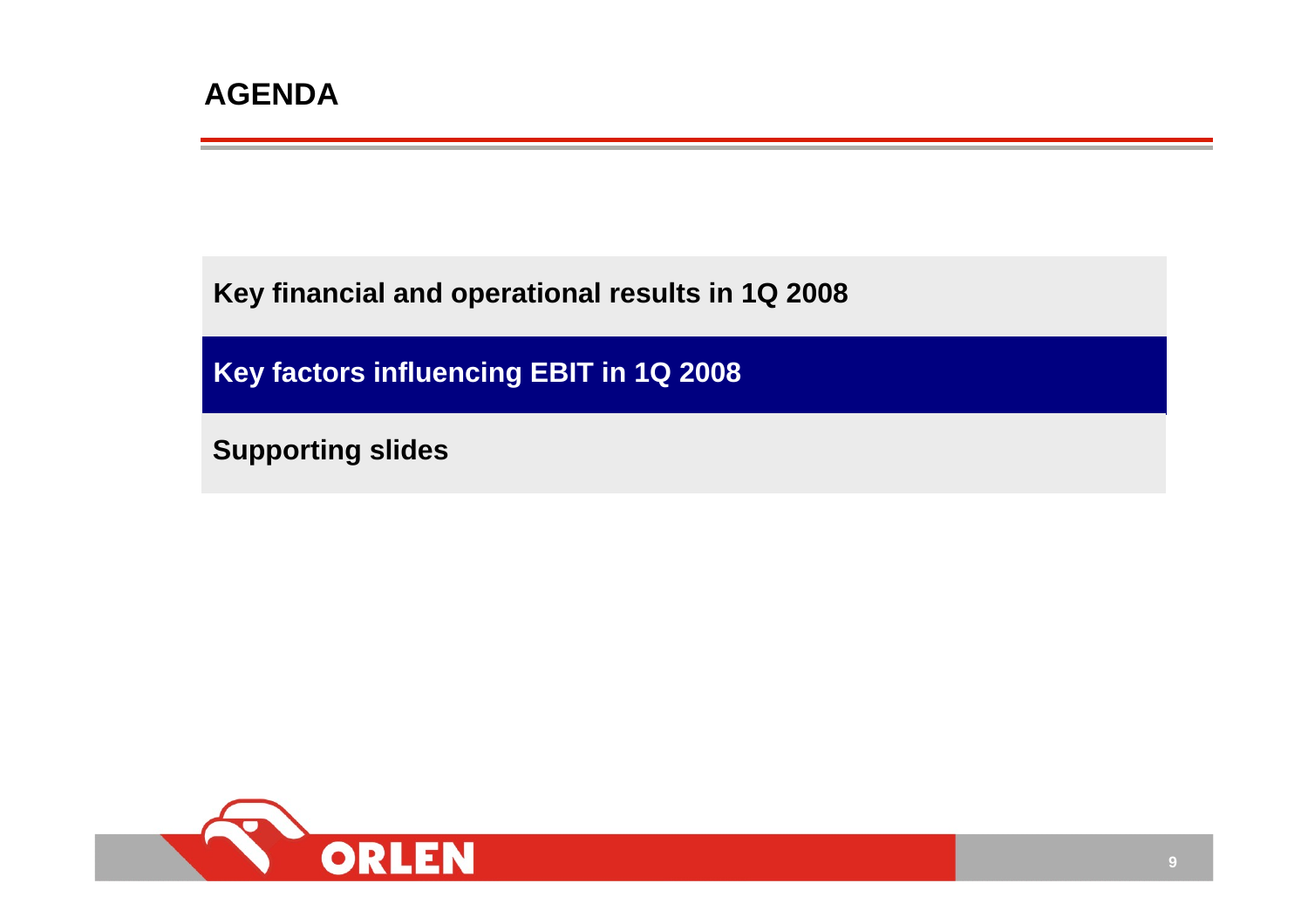### **INCREASE IN GROUP EFFICIENCY**

**Group efficienc y increase in all key companies led to EBIT increase of PLN 190 m.**



Macroeconomic effect: (- PLN 651 m), of which: exchange rate change (- PLN 404 m), cracks and differential change (- PLN 276 m), hedging effect PLN 29 m.

One-offs: PLN 63 m comes fromCO2 rights revaluation in 1Q2007 in Mazeikiu Nafta

Lifo effect: PLN 584 m, of which PLN 229 m in 1Q 2007 and (- PLN 355 m) in 1Q 2008

Others include: other companies of the Group, consolidation adjustments and result on other operational activity.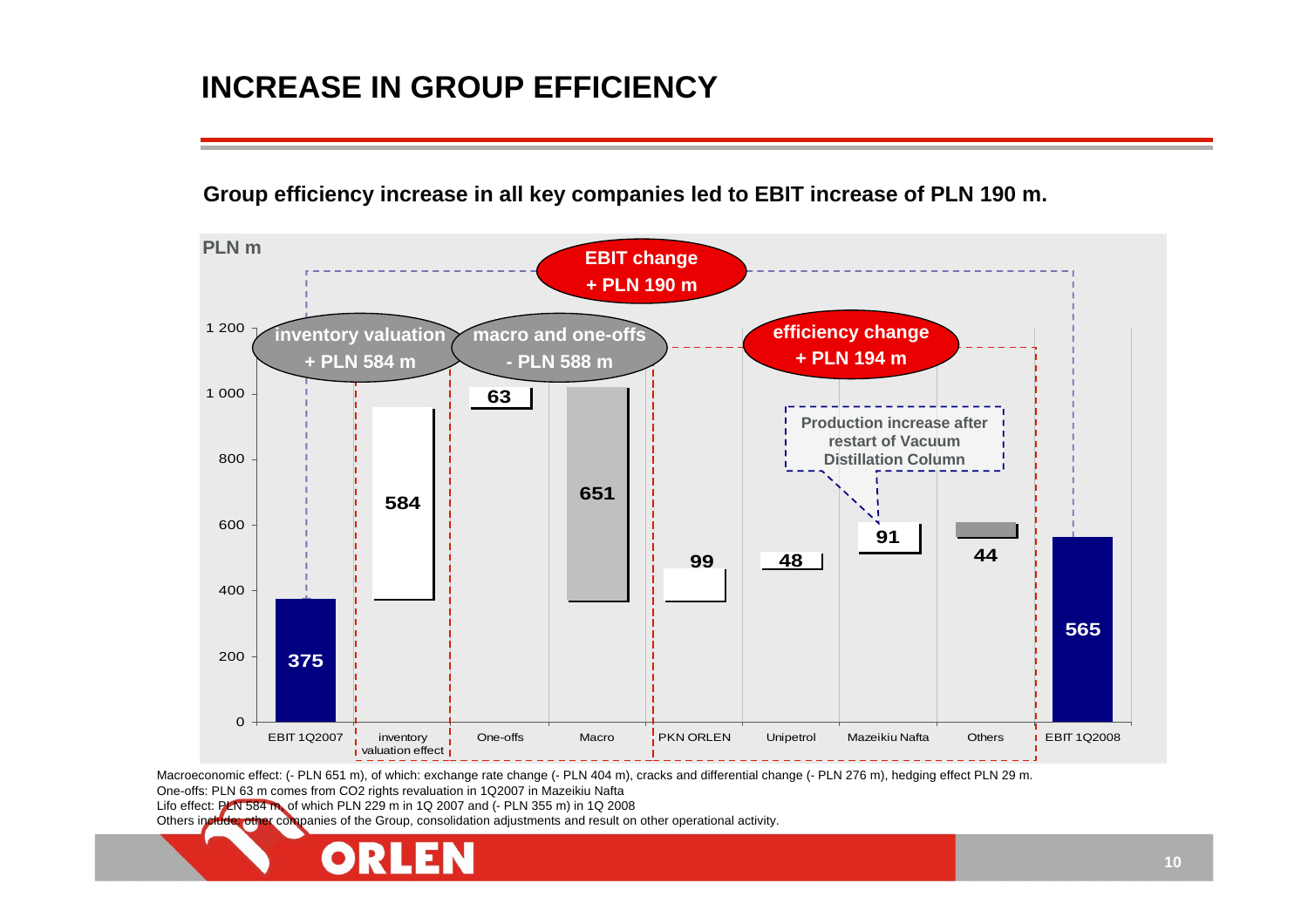#### **REFINING**

**EBIT increase by PLN 175 m mainly due to positive inventory valuation effect and efficiency increase in Mazeikiu Nafta.** 



Macroeconomic effect: (- PLN 471 m), of which cracks and differential changes (-PLN 238 m), exchange rate change (- PLN 179 m)

One-offs: PLN 63 m from revaluation of CO2 rights in 2007 in Mazeikiu Nafta

Lifo effect: PLN 589 m, of which PLN 229 <sup>m</sup> in 1Q2007 and (- PLN 360 m) in 1Q2008

**Others includ**e: **ot**her companies of the Group, consolidation adjustments and result on other operational activity. In 1Q 2008 Mazeikiu Nafta experienced write-off on inventories at the

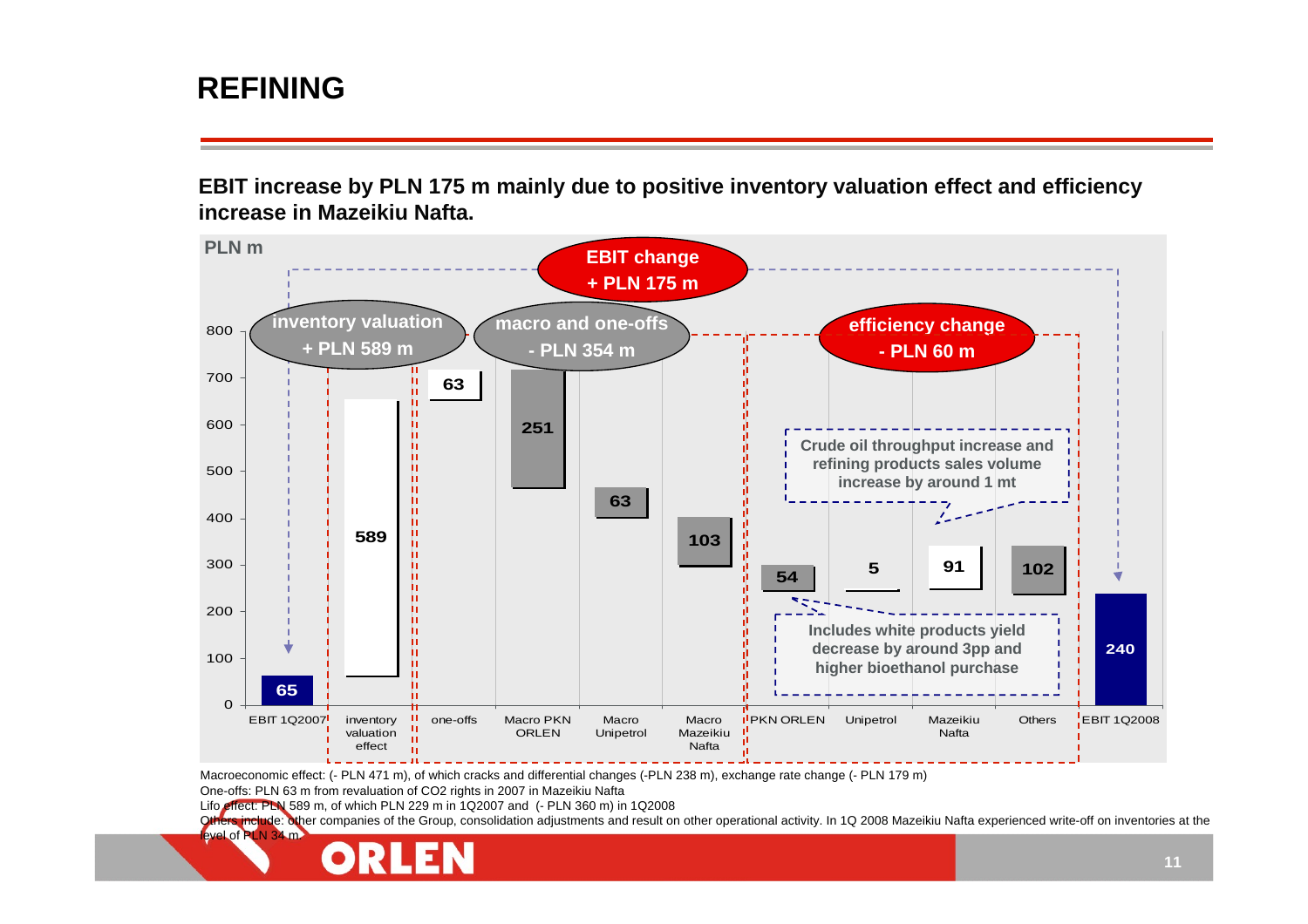## **RETAIL**

**EBIT increase by over 50% due to fuel sales volume increase and improvement of efficiency in non-fuel area.**



Others include: consolidation adjustments and result on other operational activity.

ORI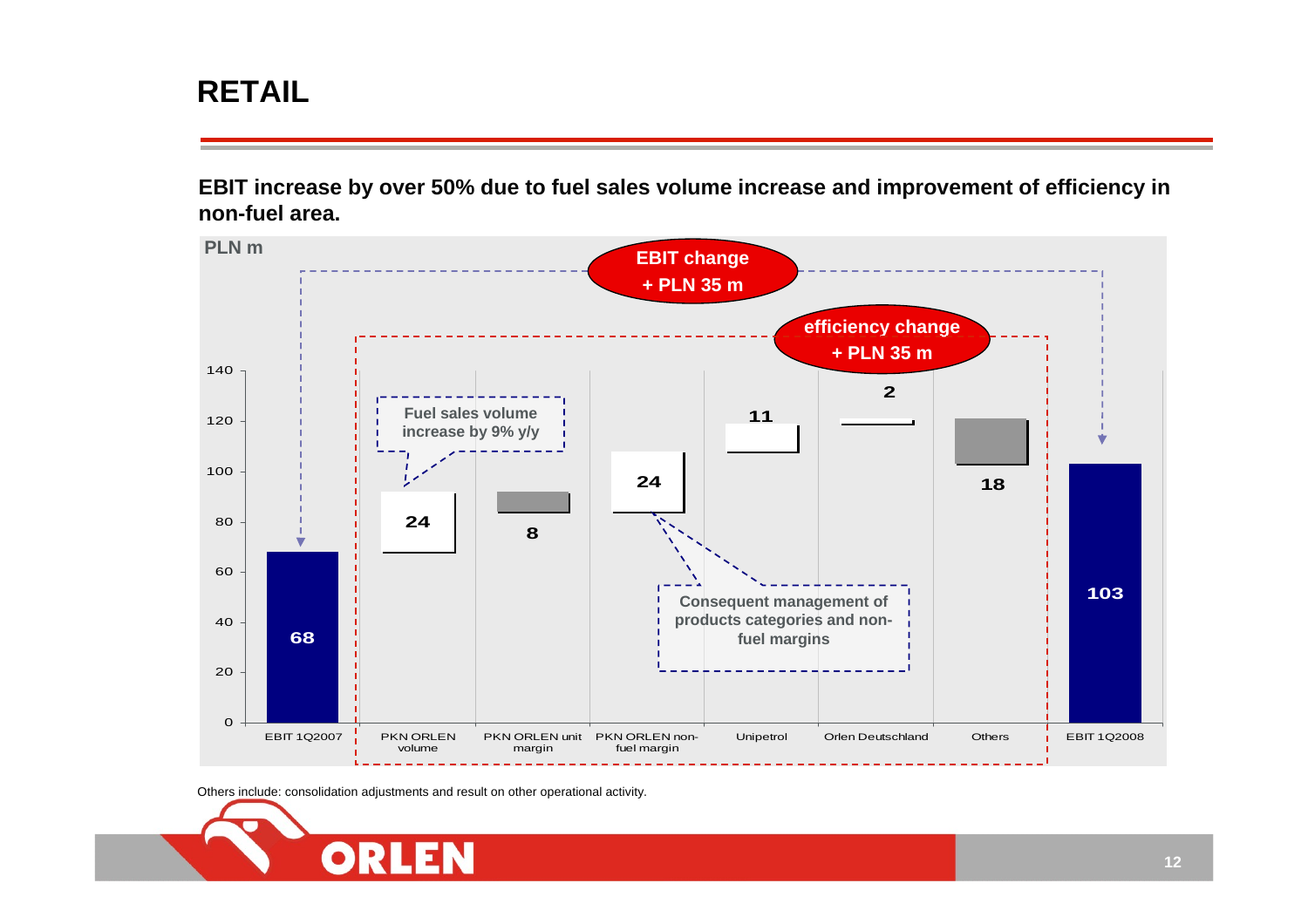#### **PETROCHEMICALS**

**EBIT in 1Q 2008 is lower compared to 1Q 2007 due to negative macro impact. Segment efficiency increased by PLN 112 m.**



Macroeconomic effect (PLN - 245 m), of which: exchange rate change (- PLN 263 m), cracks change (- PLN 11 m) and hedging effect PLN 29 <sup>m</sup> in 1Q 2008 Lifo effect: (- PLN 5 m) in 1Q 2008

Others include: companies of the Group, consolidation adjustments and result on other operational activity.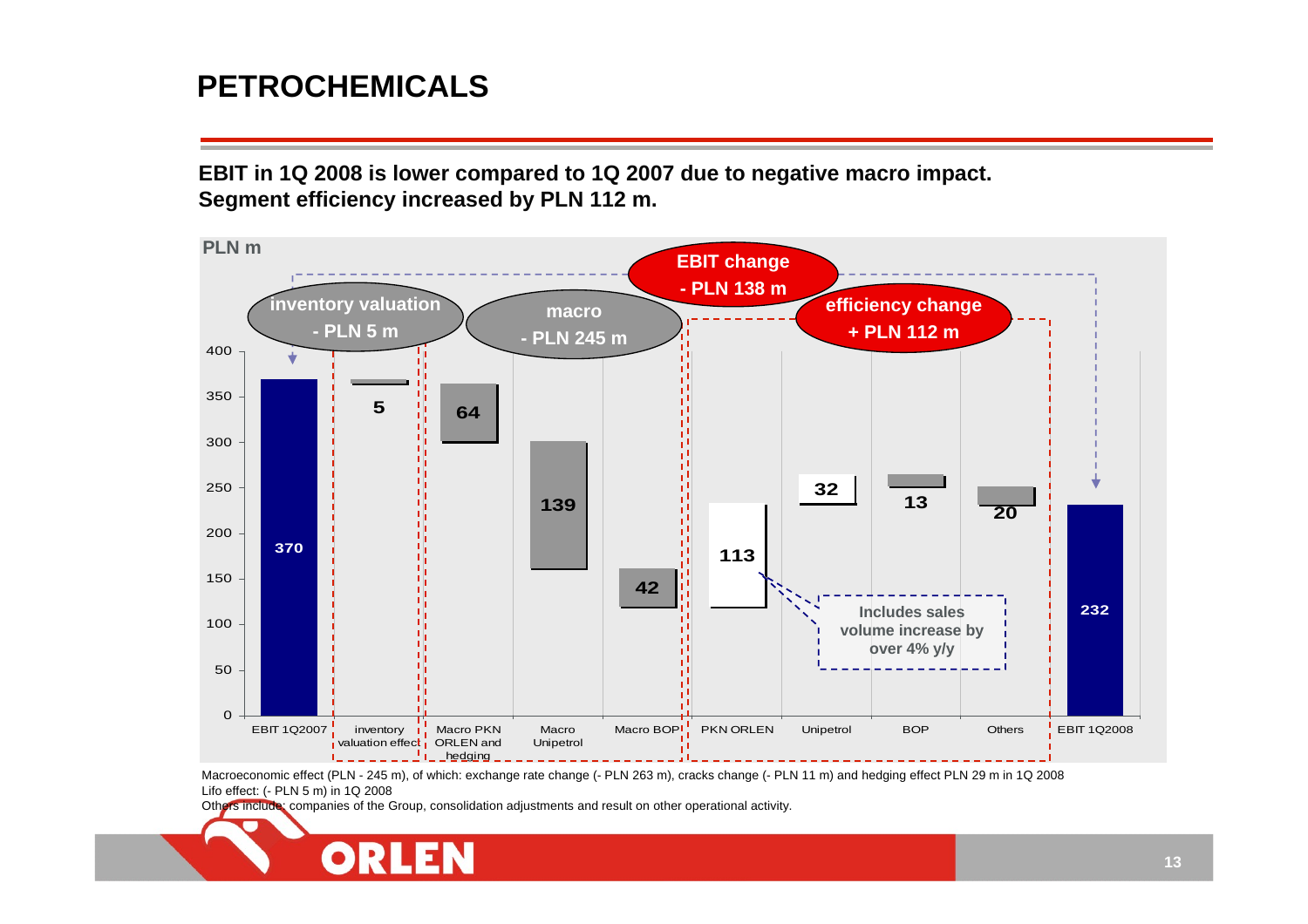#### **CHEMICALS**

**EBIT increase by PLN 9 m mainly due to increase of fertilizers sales and strong market demand.**



Macroeconomic effect of PLN 11 m, of which: margin on fertilizers PLN 38 m, PLN/USD exchange rate change (- PLN 27 m) Others include: consolidation adjustments and result on other operational activity.

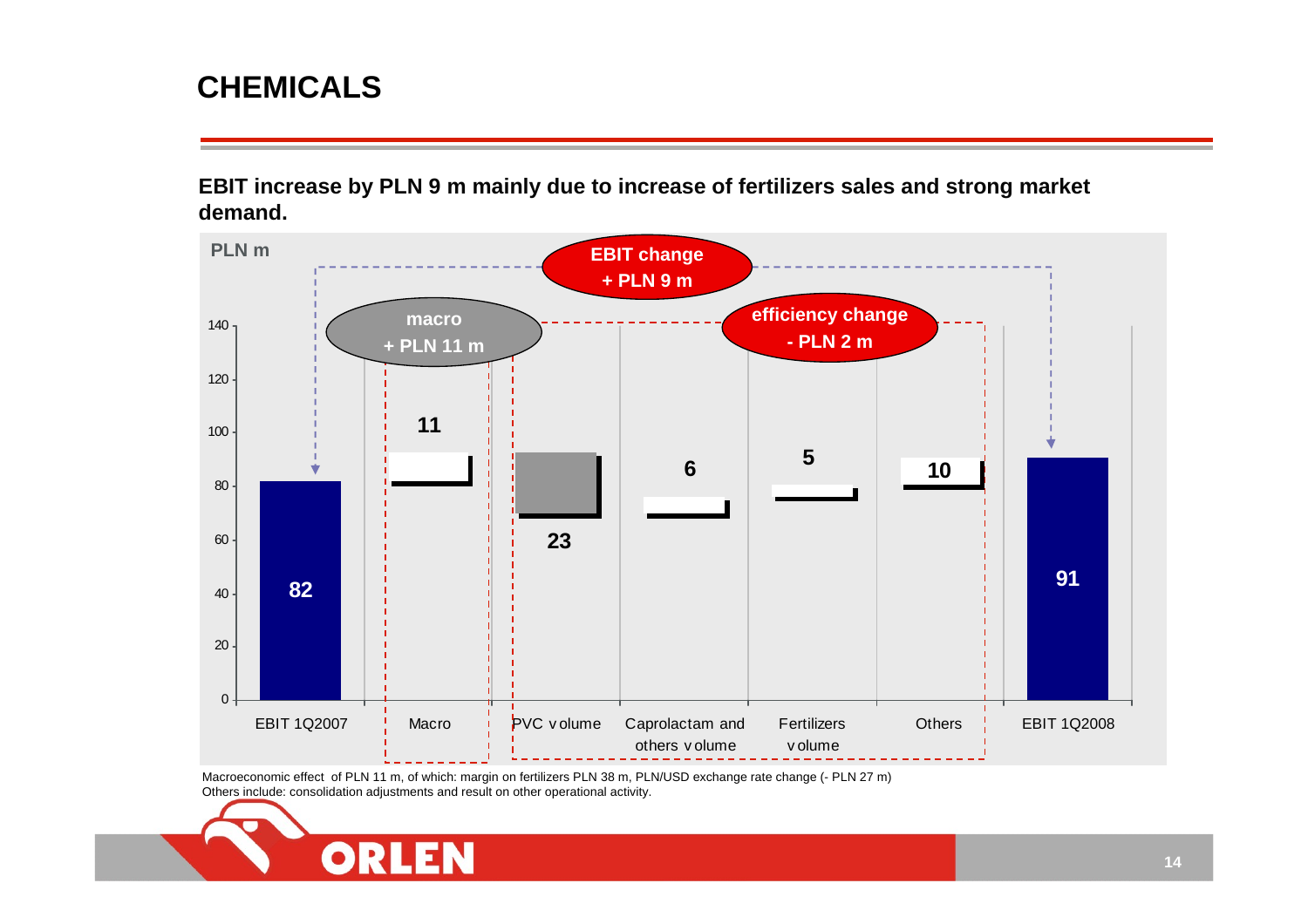**Key financial and operational results in 1Q 2008**

**Key factors influencing EBIT in 1Q 2008**

**Supporting slides**

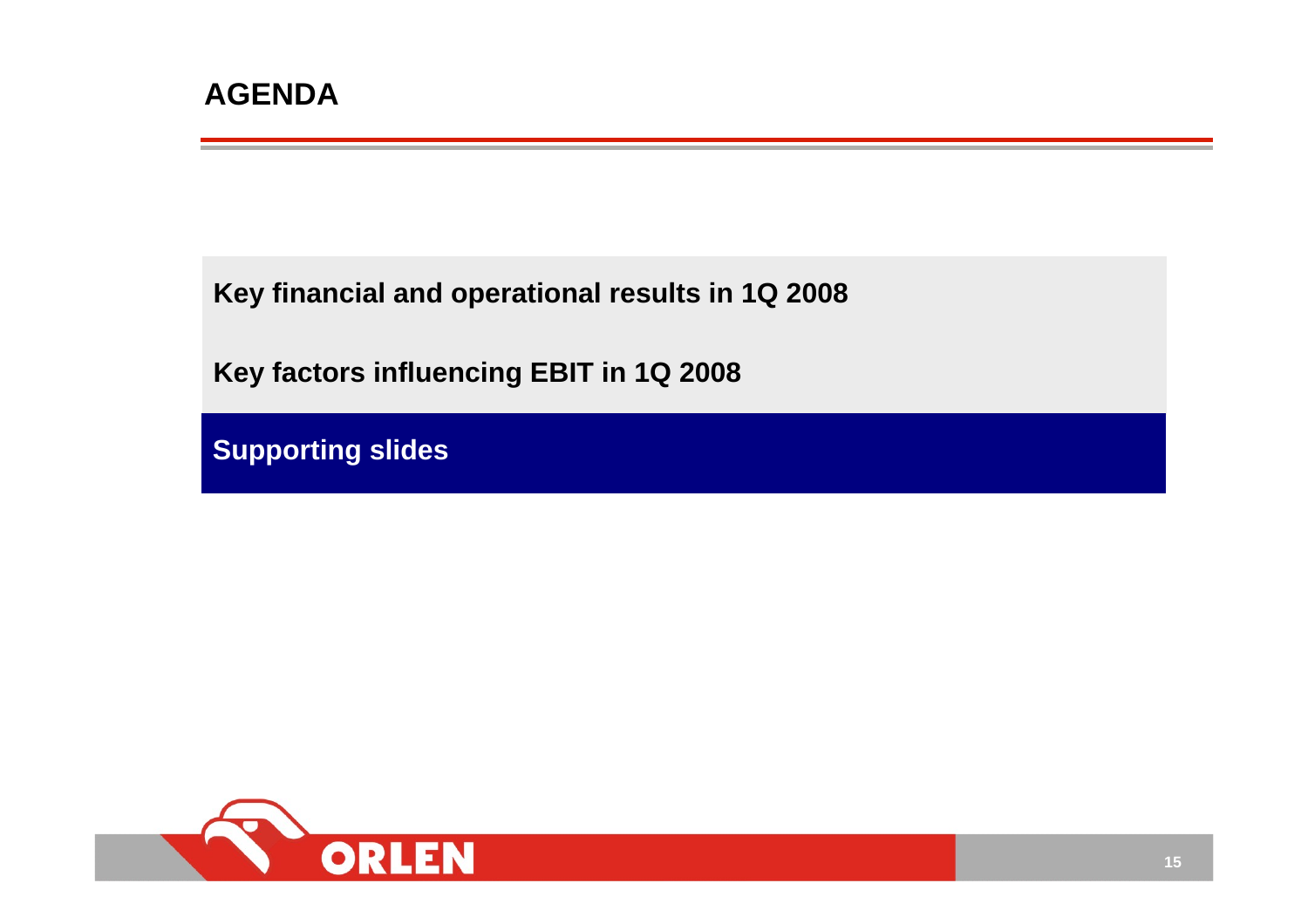### **MACROECONOMIC ENVIRONMENT IN REFINING**



**Brent Crude OilIncrease by 67% y/y to 96.7 \$/b in 1Q'08**



**PKN ORLEN model refining margin (Plock) 2) Decrease by 51% y/y to 2.5 \$/b in 1Q'08**



**Ural/Brent differentialNo change y/y; stabilizing at 3.4 \$/b in 1Q'08**



1) PKN ORLEN Group model refining margin = revenues (88% Products = 22% Gasoline + 11% Naphtha + 38% Diesel + 3% LHO + 4% JET + 10% HHO) less costs (100% feedstock = 88% Brent Crude + 12% internal consumption); price of products based on market quotations.

2) PKN ORLEN (Plock) model refining margin = Products (88.36%) vs. Brent Dtd (100%). Products contain Premium Unl (25.21%), USLD (23.20%), Naphtha (16.51%), LHO (15.31%), HSFO (5.44%) i Jet (2.69%) (source: CIF NWE que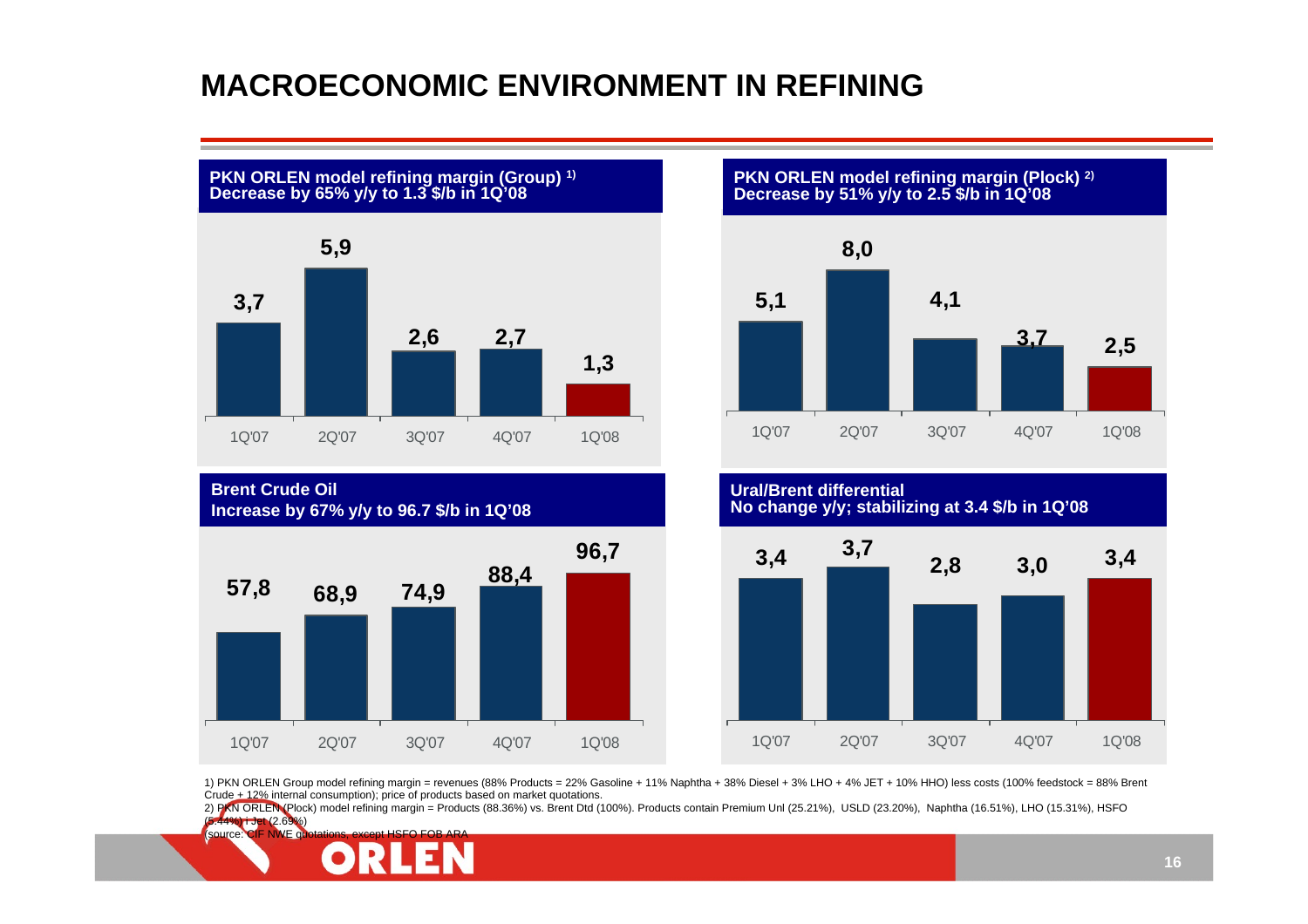#### **MACROECONOMIC ENVIRONMENT IN PETROCHEMICALS AND CHEMICALS**





**Model chemical margi n <sup>3</sup> Decrease by 5 %y/y to 563 EUR/t in 1Q'08**



**Model petrochemical margin on pol y olefins2 Decrease by 16 %y/y to 252 EUR/t in 1 Q'08**



**Exchange rate PLN/USD and PLN/EUR 4 Decrease by 20 % PLN/USD and 8% PLN/EUR**



1) Model petroche mical margin on olefins = revenues (100% Products = 50% Ethylene, 30% Propylene, 15% Benzene, 5% Toluene) minus costs (100% input = 70% Naphtha + 30% LS VGO); products' prices according to quotations

2) Model petrochemical margin on polyolefins = revenues (100% Products = 50% HDPE, 50% Polypropylene) minus costs (100% input = 50% Ethylene + 50% propylene); products' prices according to quotations

3) Model chemical margin = revenues PVC (100%) minus costs (47% Ethylene); products' prices according to quotations

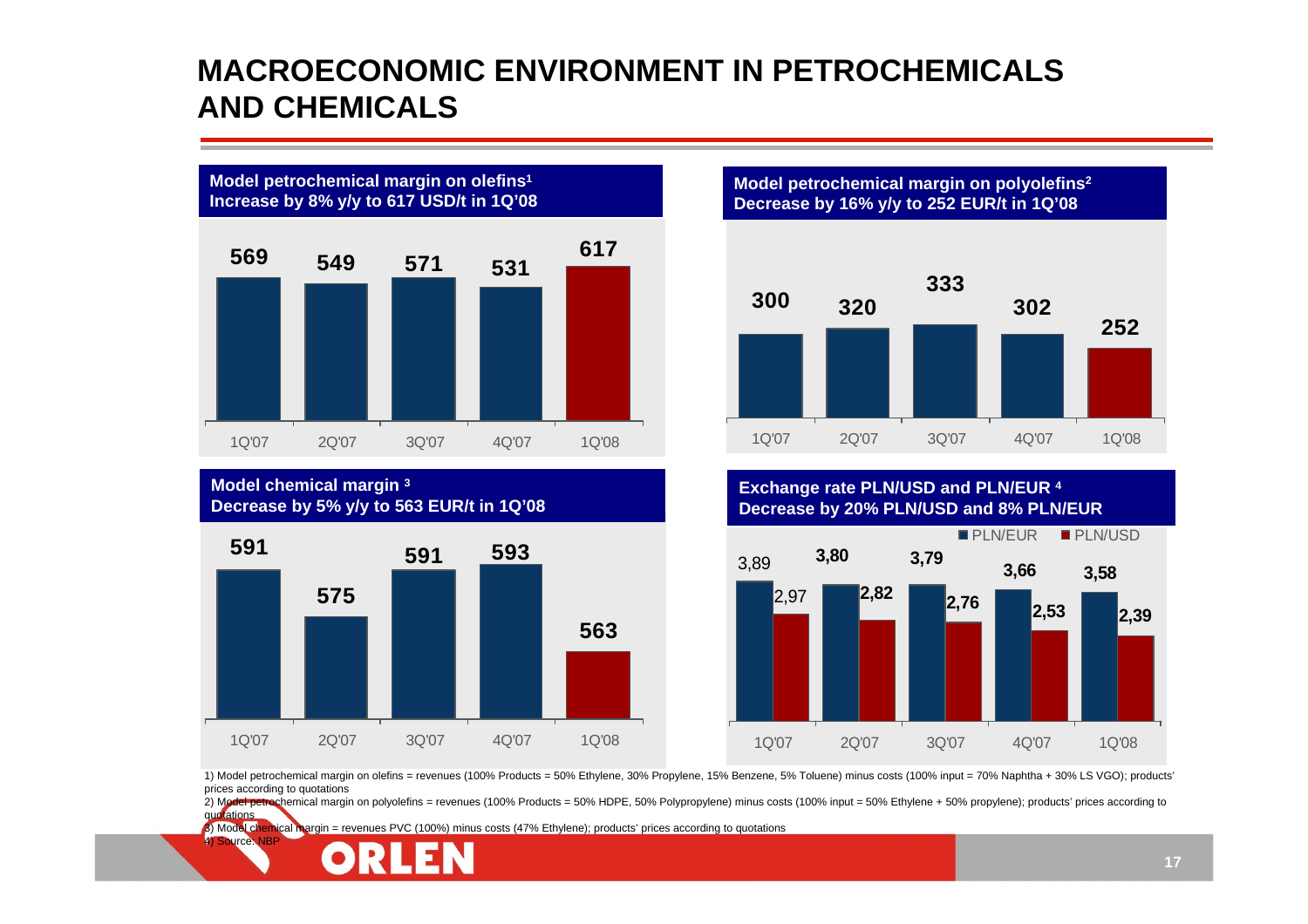#### **UNIPETROL AND MAZEIKIU NAFTA IMPACT ON PKN ORLEN GROUP RESULTS**

| <b>IFRS, PLN m</b>                | 1Q'07        | 4Q'07  | <b>Unipetrol</b><br>impact<br>1Q'08 | <b>MN</b> impact<br>1Q'08 | <b>1Q'08</b>   | change y/y<br>[%] | change q/q<br>[%] |
|-----------------------------------|--------------|--------|-------------------------------------|---------------------------|----------------|-------------------|-------------------|
|                                   | $\mathcal I$ | 2      | 3                                   | $\boldsymbol{4}$          | $\overline{5}$ | $6 = 5/1$         | $7 = 5/2$         |
| <b>Revenues</b>                   | 13 4 08      | 16 902 | 3 0 8 8                             | 3653                      | 17938          | 34%               | 6%                |
| <b>EBIT</b>                       | 375          | 104    | 59                                  | $-98$                     | 565            | 51%               | 444%              |
| Financial income <sup>1)</sup>    | 47           | 716    | 22                                  | 6 <sup>1</sup>            | 442            | 840%              | $-38%$            |
| <b>Financial expences</b>         | $-260$       | $-142$ | $-40$                               | $-20$                     | $-286$         | 10%               | 101%              |
| Net profit                        | 140          | 645    | 26                                  | $-86$                     | 644            | 360%              | 0%                |
| Net profit ex.minority sharehold. | 49           | 691    | 29                                  | $-86$                     | 626            | 1178%             | $-9%$             |
| LIFO adjustment $(2)$ , gross     | 229          | $-564$ | 15                                  | $-128$                    | $-355$         |                   | $-37%$            |

1) Financial revenues comprises of PLN 356 m from exchange rate effect gains in 1Q 2008 vs. PLN 8 m in 1Q 2007.

2) EBIT according to LIFO – EBIT weighted average.

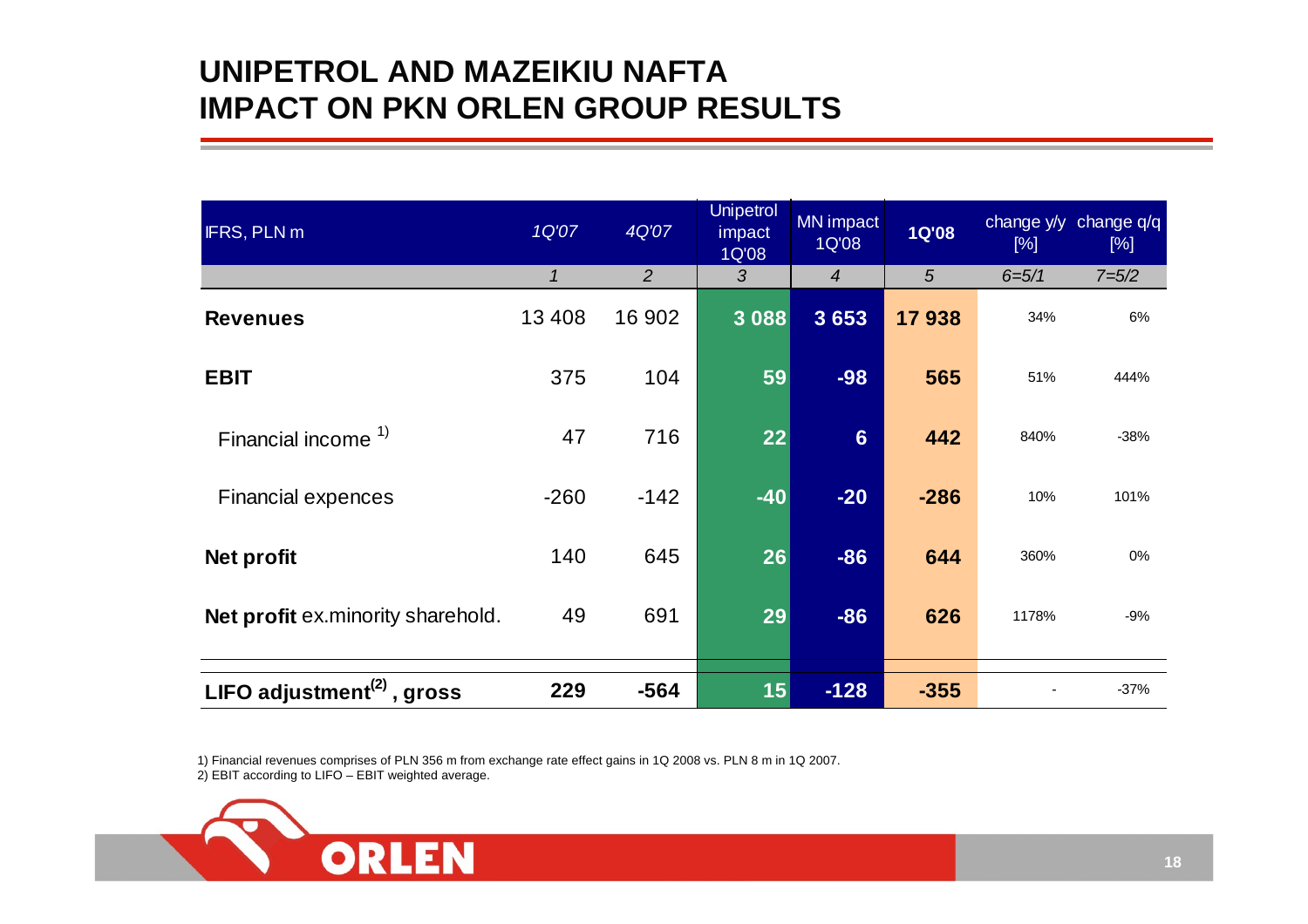#### **UNIPETROL AND MAZEIKIU NAFTAIMPACT ON COSTS BY KIND**

| <b>IFRS, PLN m</b>                      | 1Q'07        | 4Q'07          | <b>Unipetrol</b><br>impact<br>1Q'08 | <b>MN</b> impact<br>1Q'08 | <b>1Q'08</b> | y/y [%]   | $q/q$ [%] |
|-----------------------------------------|--------------|----------------|-------------------------------------|---------------------------|--------------|-----------|-----------|
|                                         | $\mathcal I$ | $\overline{2}$ | 3                                   | $\overline{4}$            | 5            | $6 = 5/1$ | $7 = 5/2$ |
| <b>Raw materials and energy</b>         | 8 0 67       | 8914           | 2 2 7 2                             | 3 3 8 3                   | 11 792       | 46%       | 32%       |
| Costs of goods for resale               | 3 0 9 5      | 5 871          | 328                                 | 134                       | 3790         | 22%       | $-35%$    |
| <b>External services</b>                | 769          | 1040           | 237                                 | 129                       | 822          | 7%        | $-21%$    |
| <b>HR</b> costs                         | 439          | 491            | 82                                  | 59                        | 431          | $-2%$     | $-12%$    |
| <b>Depreciation and</b><br>amortisation | 620          | 626            | 147                                 | 106                       | 587          | $-5%$     | $-6%$     |
| <b>Taxes and charges</b>                | 110          | 80             | 1                                   | 6                         | 124          | 13%       | 55%       |
| <b>Others</b>                           | 319          | 347            | 23                                  | 12                        | 221          | $-31%$    | $-36%$    |
| <b>Total</b>                            | 13 4 19      | 17 369         | 3 0 8 9                             | 3829                      | 17 766       | 32%       | 2%        |

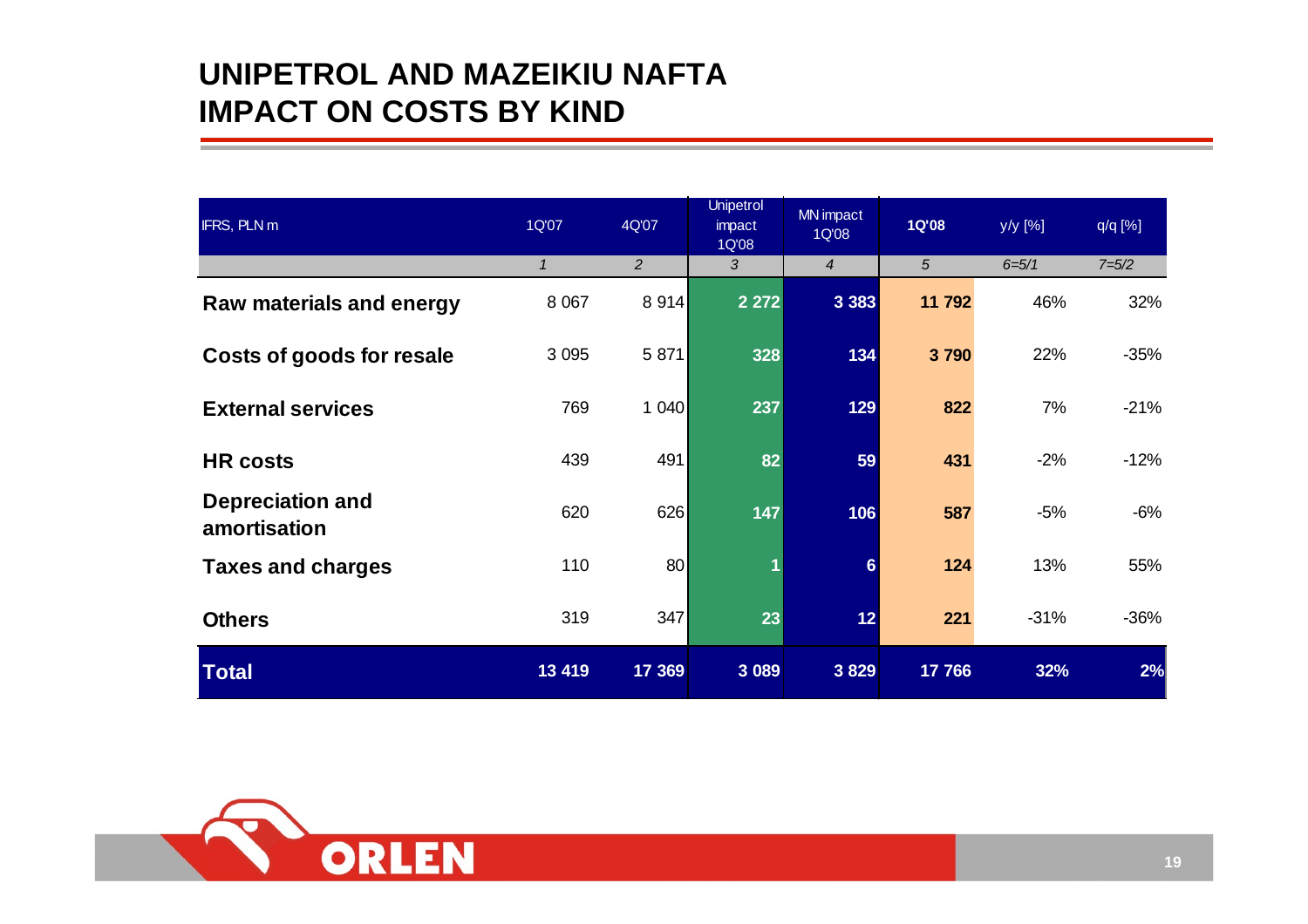### **UNIPETROL AND MAZEIKIU NAFTA IMPACT ON EBIT IN PKN ORLEN GROUP BY SEGMENT**

| IFRS, PLN m                   | 1Q'07        | 4Q'07          | <b>Uniqpetrol</b><br>impact<br>1Q'08 | MN impact<br>1Q'08 | 1Q'08          | y/y [%]        | $q/q$ [%]      |
|-------------------------------|--------------|----------------|--------------------------------------|--------------------|----------------|----------------|----------------|
|                               | $\mathbf{1}$ | $\overline{2}$ | 3                                    | $\overline{4}$     | $\overline{5}$ | $6 = 5/1$      | $7 = 5/2$      |
| <b>EBIT, of which</b>         | 375          | 104            | 59                                   | $-98$              | 565            | 51%            | 443%           |
| Refining <sup>1</sup>         | 65           | 224            | $\overline{3}$                       | $-48$              | 240            | 269%           | 7%             |
| <b>Retail</b>                 | 68           | 67             | 10                                   | $\boldsymbol{0}$   | 103            | 51%            | 54%            |
| <b>Petrochemical</b>          | 370          | 56             | 38                                   | $\sim$             | 232            | $-37%$         | 314%           |
| <b>Chemical</b>               | 83           | 38             | $\sim$                               | $\sim$             | 91             | 10%            | 139%           |
| Others <sup>2</sup>           | $-74$        | $-45$          | 8                                    | $-50$              | 1              | $\blacksquare$ | $\blacksquare$ |
| Non-attributable <sup>3</sup> | $-137$       | $-236$         | $\blacksquare$                       | ÷                  | $-102$         | 26%            | $-57%$         |

1) Production, Wholesale and Logistics.

2) Departments responsible for media, PKN ORLEN's social services, subsidiary services.

3) Non-attributable includes the corporate centre of PK N and subsidiaries not mentioned in other seg ments.

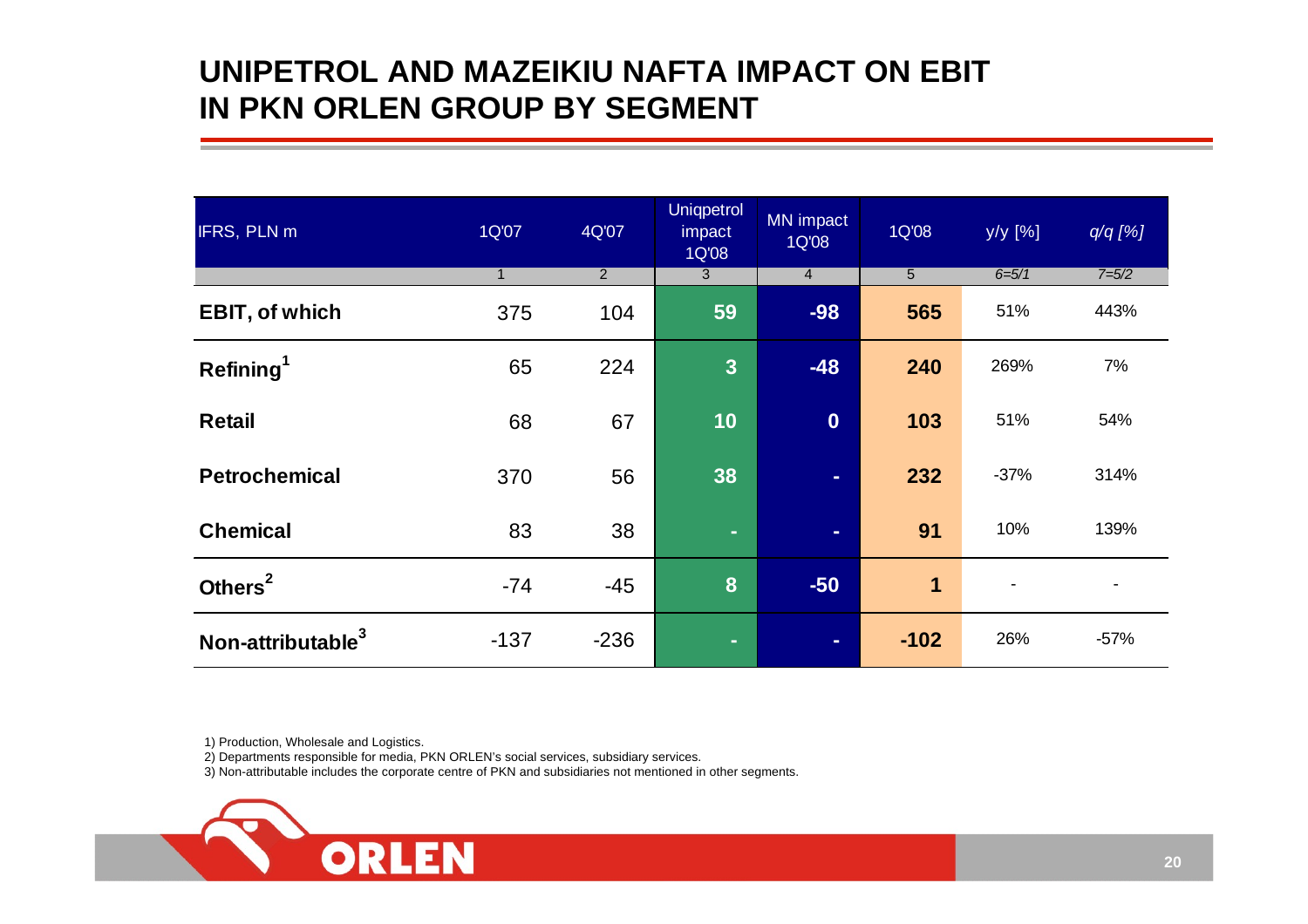## **KEY PRODUCTION DATA**

| <b>Key operational data</b>        | 1Q'07   | 4Q'07 | <b>1Q'08</b> | у/у [%]   | $q/q$ [%] |
|------------------------------------|---------|-------|--------------|-----------|-----------|
|                                    | 1       | 2     | 3            | $4 = 3/1$ | $5 = 3/2$ |
| Refinery in Poland <sup>1</sup>    |         |       |              |           |           |
| Processed crude (tt)               | 3 3 4 8 | 3512  | 3 4 2 1      | 2,2%      | $-2,6%$   |
| <b>Utilisation</b>                 | 97%     | 102%  | 97%          | 0pp       | $-5pp$    |
| White products yield               | 81%     | 79%   | 78%          | $-3pp$    | $-1pp$    |
| Fuel yield                         | 63%     | 64%   | 62%          | -1pp      | $-2pp$    |
| Refineries in Czech <sup>2</sup>   |         |       |              |           |           |
| Processed crude (tt)               | 1 0 7 0 | 908   | 1 0 2 7      | $-4,0%$   | 13,1%     |
| Utilisation                        | 78%     | 66%   | 75%          | $-3pp$    | 9pp       |
| White products yield               | 74%     | 69%   | 77%          | 3pp       | 8pp       |
| Fuel yield                         | 59%     | 55%   | 59%          | 0pp       | 4pp       |
| Refinery in Lithuania <sup>3</sup> |         |       |              |           |           |
| Processed crude (tt)               | 1 0 0 6 | 738   | 1984         | 97,2%     | 168,8%    |
| <b>Utilisation</b>                 | 40%     | 30%   | 79%          | 39pp      | 50pp      |
| White products yield               | 62%     | 65%   | 71%          | 10pp      | 6pp       |
| Fuel yield                         | 72%     | 63%   | 68%          | -4pp      | 5pp       |

1) Production data refers to refinery in Plock, assumptions: refinery capacity of 13.8 m t/y in 2007 and 14.1 m t/y in 2008.

2) Production data refers to Ceska Rafinerska refinery [51% Litvinov (2.8 m t/y) and 51% Kralupy (1.7 m t/y) ] and 100% Paramo (1.0 m t/y): Total 5.5 m t/y

3) Production data refers to Mazeikiu Nafta refinery: 10 m t/y.

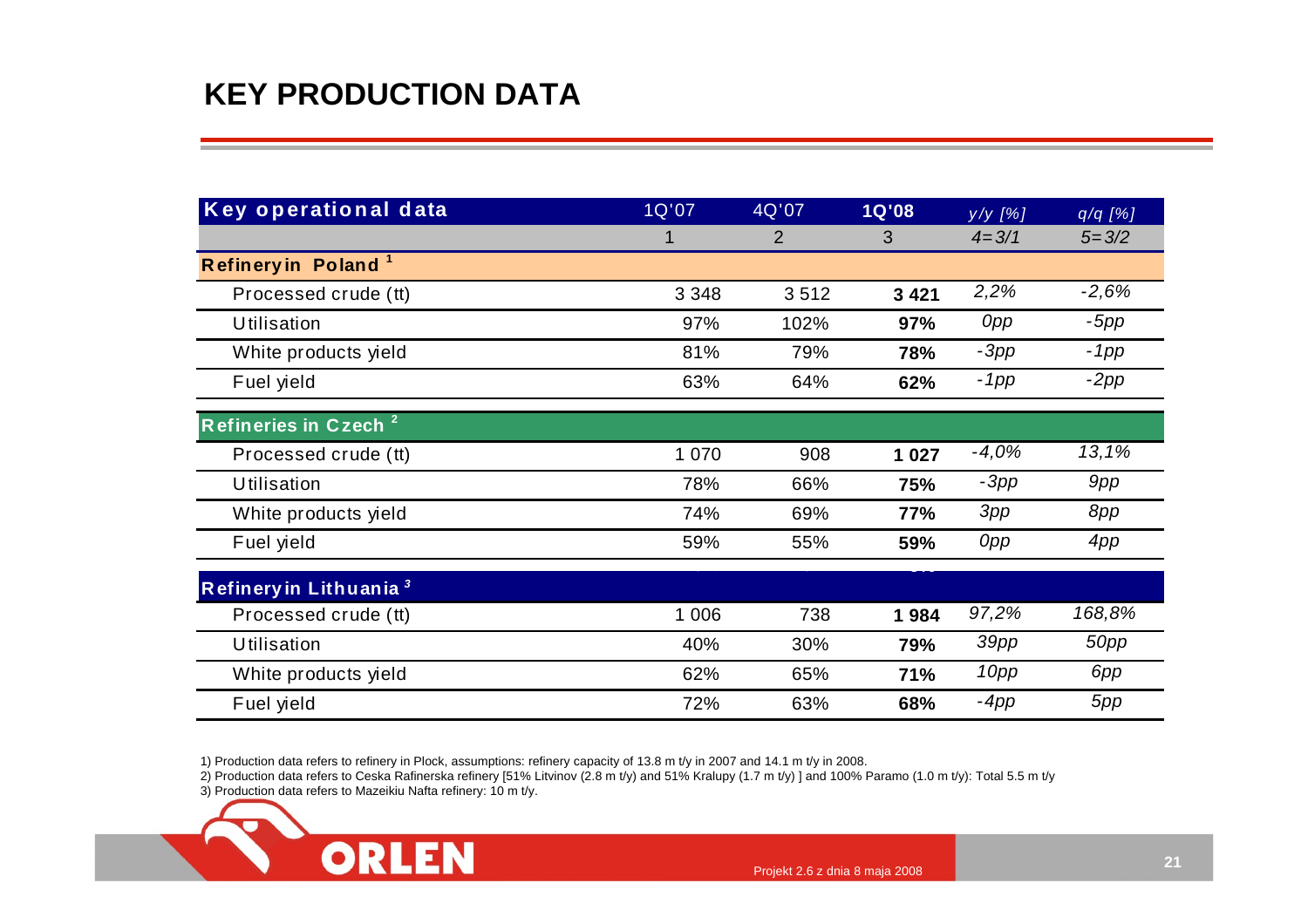## **MAZEIKIU NAFTA GROUPKEY ELEMENTS OF THE FINANCIAL STATEMENTS1**

| <b>IFRS, USD m</b> | 1Q'07 | 4Q'07          | <b>1Q'08</b> | y/y change<br>[%] | q/q change<br>[%] |
|--------------------|-------|----------------|--------------|-------------------|-------------------|
|                    |       | $\overline{2}$ | 3            | $4 = 3/1$         | $5 = 3/2$         |
| <b>Revenues</b>    | 599   | 832            | 1 568        | 162%              | 89%               |
| <b>EBITDA</b>      | $-47$ | $-17$          | 9            |                   |                   |
| <b>EBIT</b>        | $-57$ | $-26$          | $-3$         | 95%               | 89%               |
| Net profit         | -51   | $-16$          | $-3$         | 94%               | 82%               |





1) Note the above numbers are not subject to PKN Group consolidation. They present Mazeikiu Nafta Group results according to Lithuanian accounting standards and historical cost